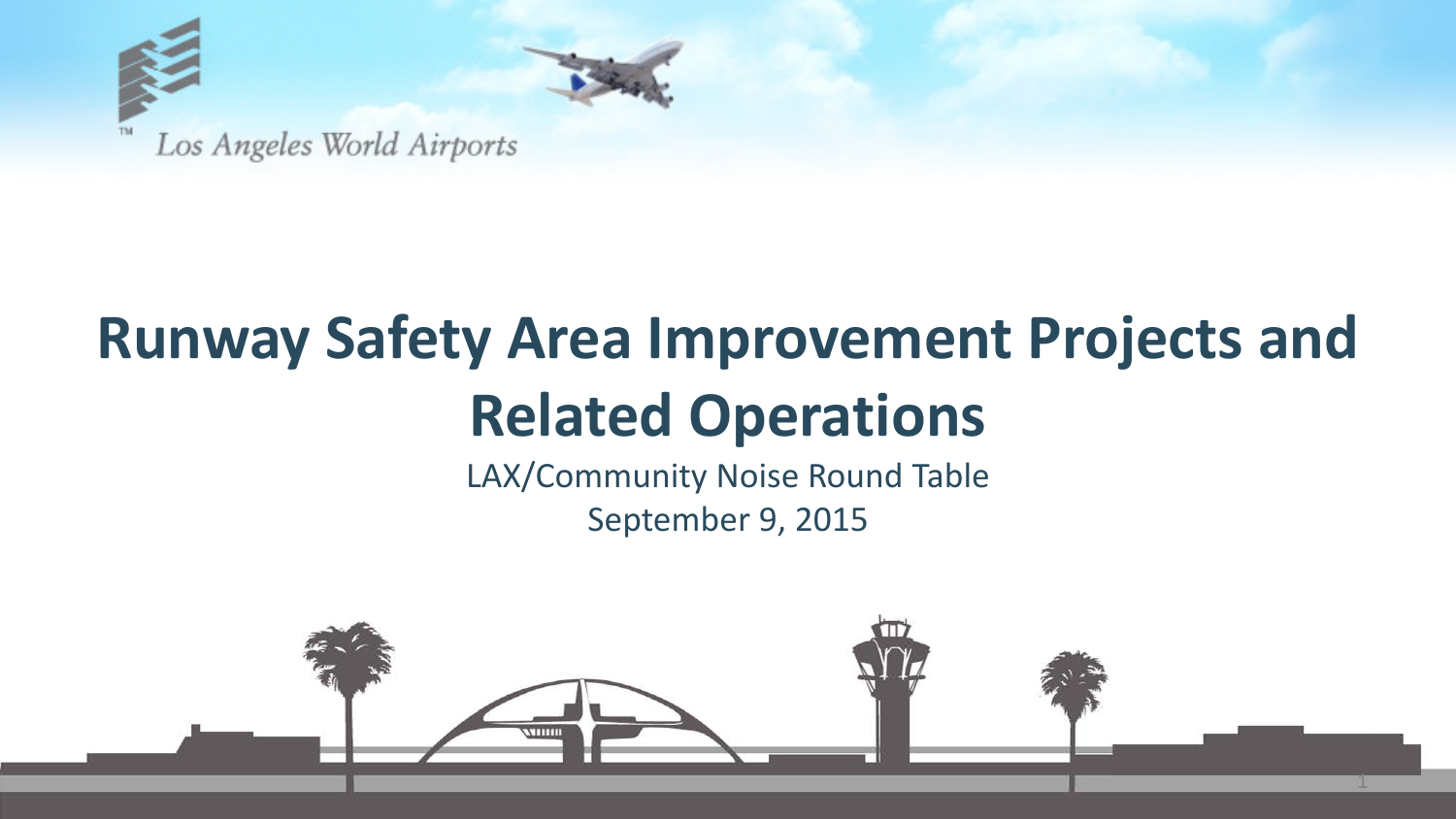

## **What is a Go-Around?**

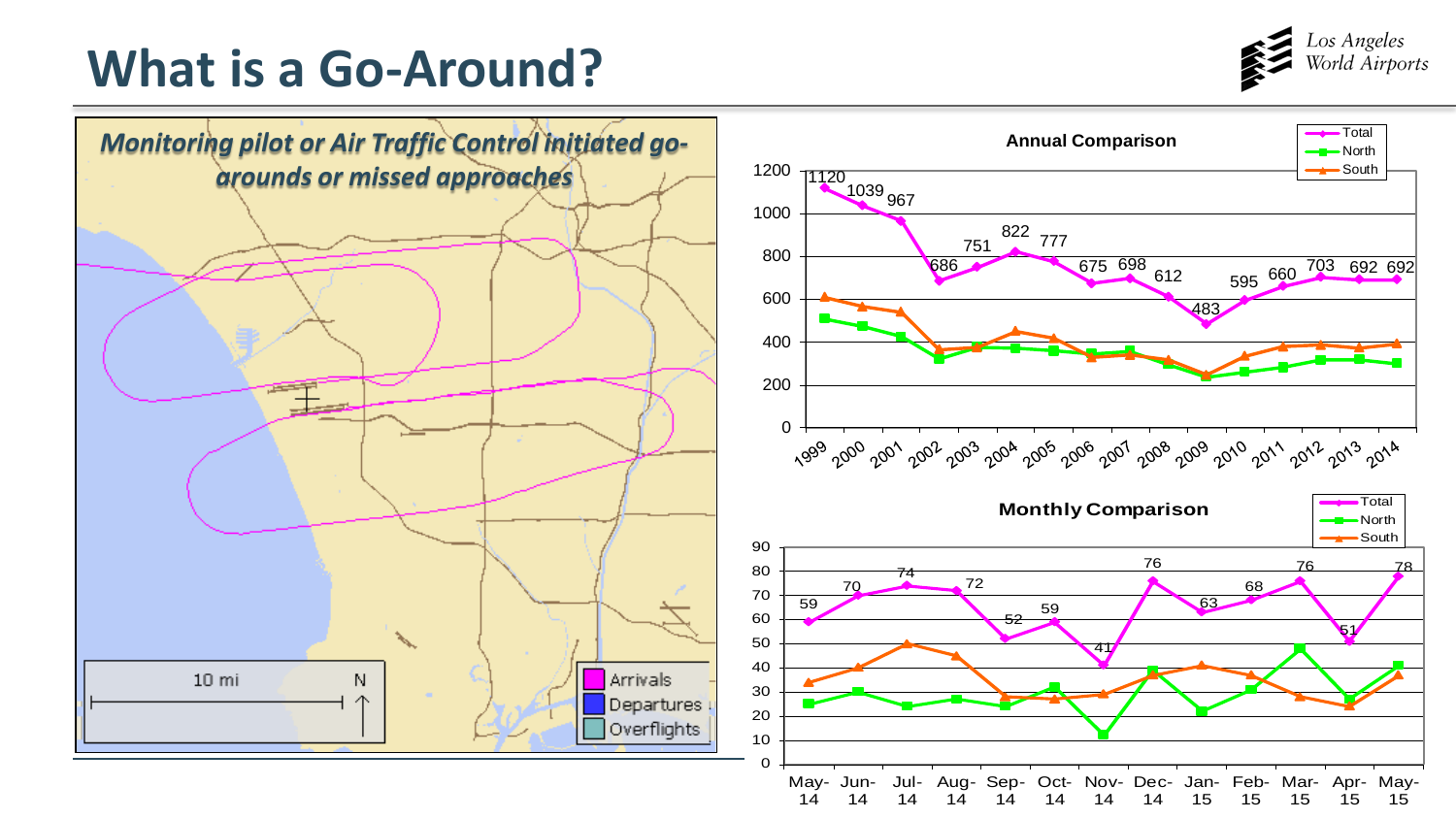## **Why Go-Arounds Happen**



|                                             | <b>May 2015</b> |
|---------------------------------------------|-----------------|
| <b>Pilot Initiated</b>                      | 35              |
| Too high or too fast                        | 9               |
| Weather                                     | 9               |
| Aircraft Equipment (flaps, gears, avionics) | $\overline{4}$  |
| Ground Equipment (Navaids, lighting, etc)   | $\Omega$        |
| Other                                       | $\Omega$        |
| Overtake on Final/ Wake Turbulence          |                 |
| Unknown                                     | $\mathcal{P}$   |
| <b>Controller Initiated</b>                 | 38              |
| In-trail Spacing                            | 25              |
| Previous Arrival Traffic on Runway          | 8               |
| <b>Runway Crossing Traffic</b>              | $\mathcal{D}$   |
| Departure Traffic on Runway                 | 3               |
| <b>Unknown</b>                              | 5               |
| <b>Total</b>                                | 78              |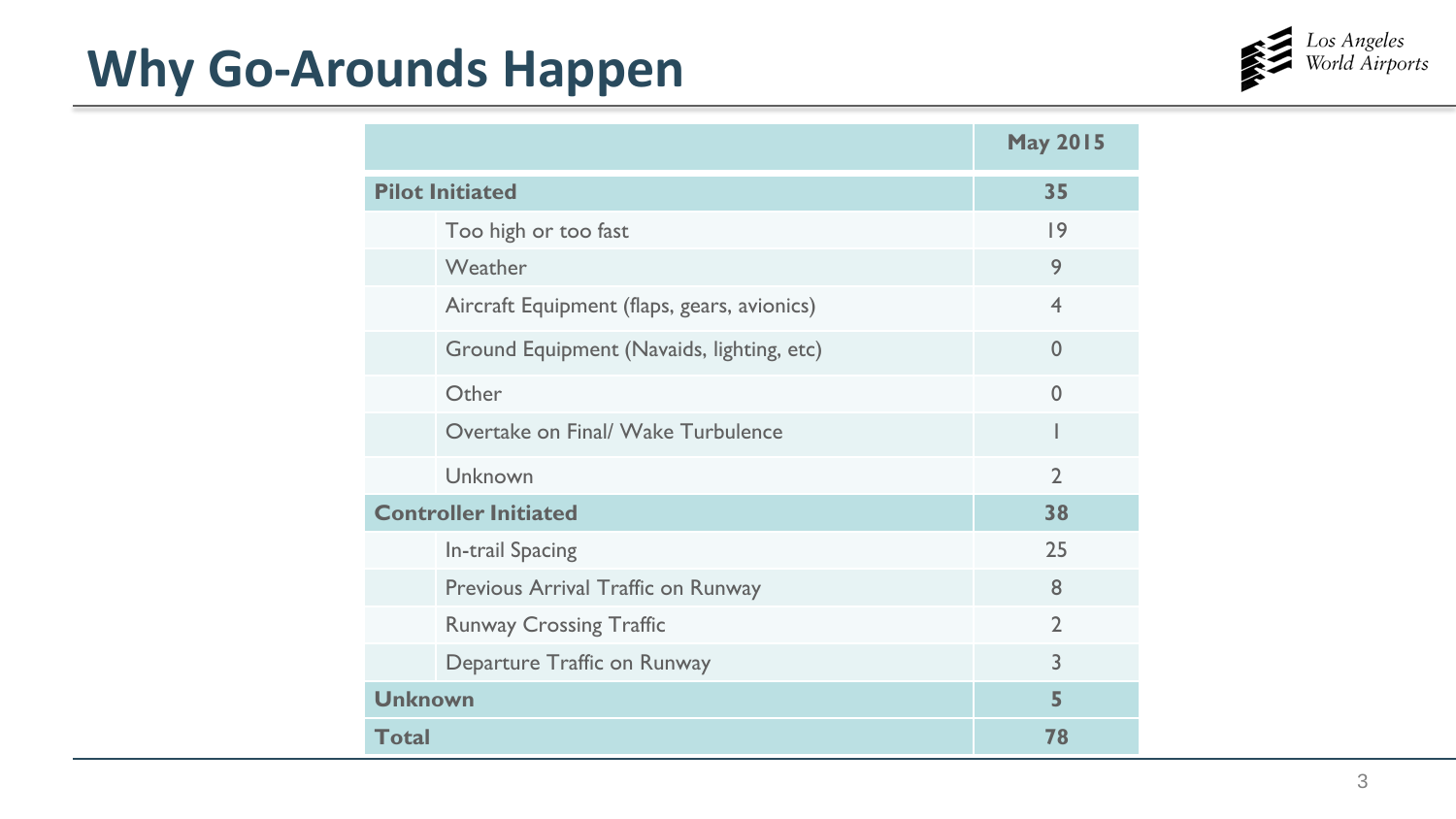## **Go-Arounds Not Maintaining Runway Headings**



Los Angeles<br>World Airports

经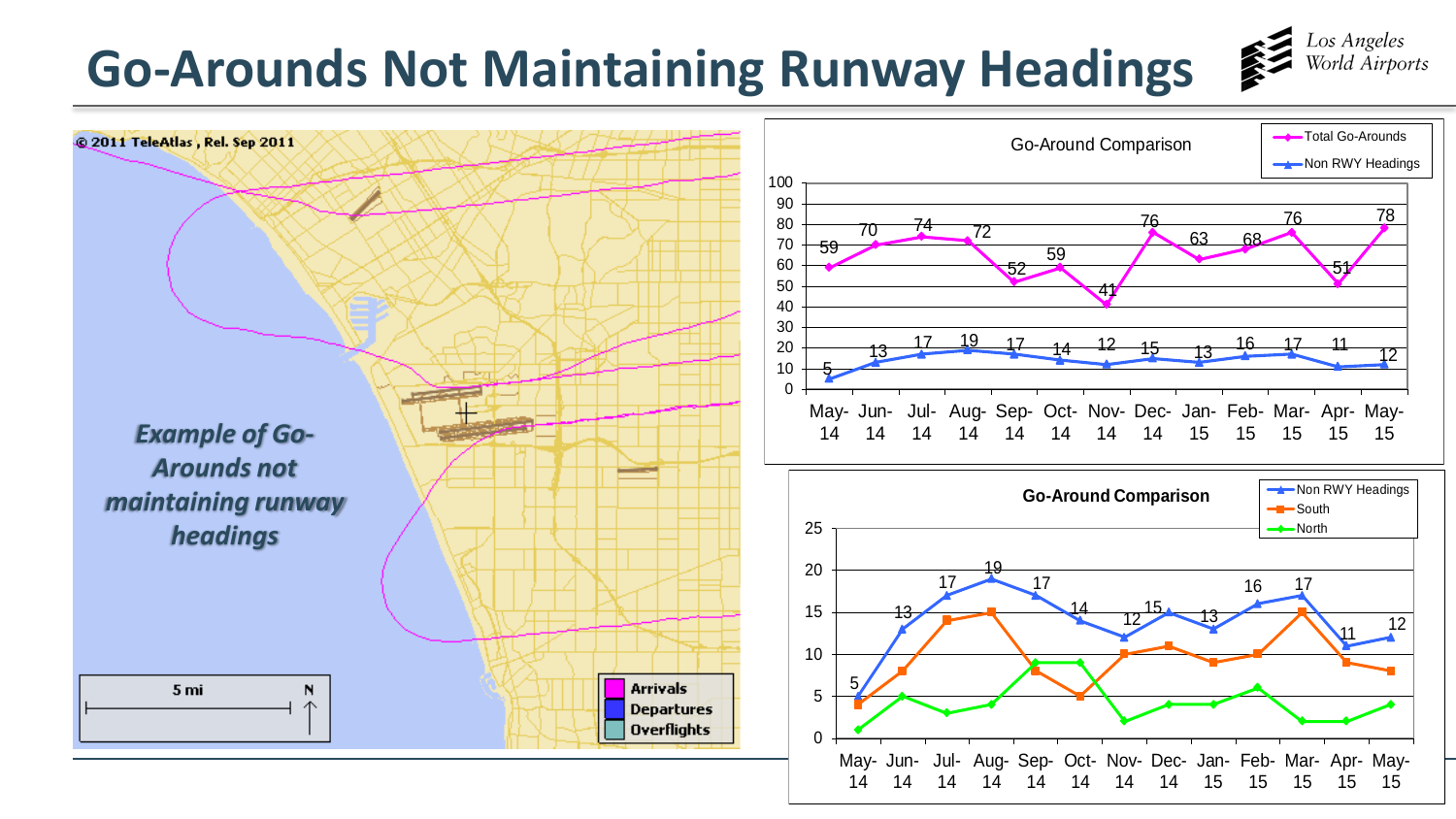## West Flow Operations at LAX - 4 Runways



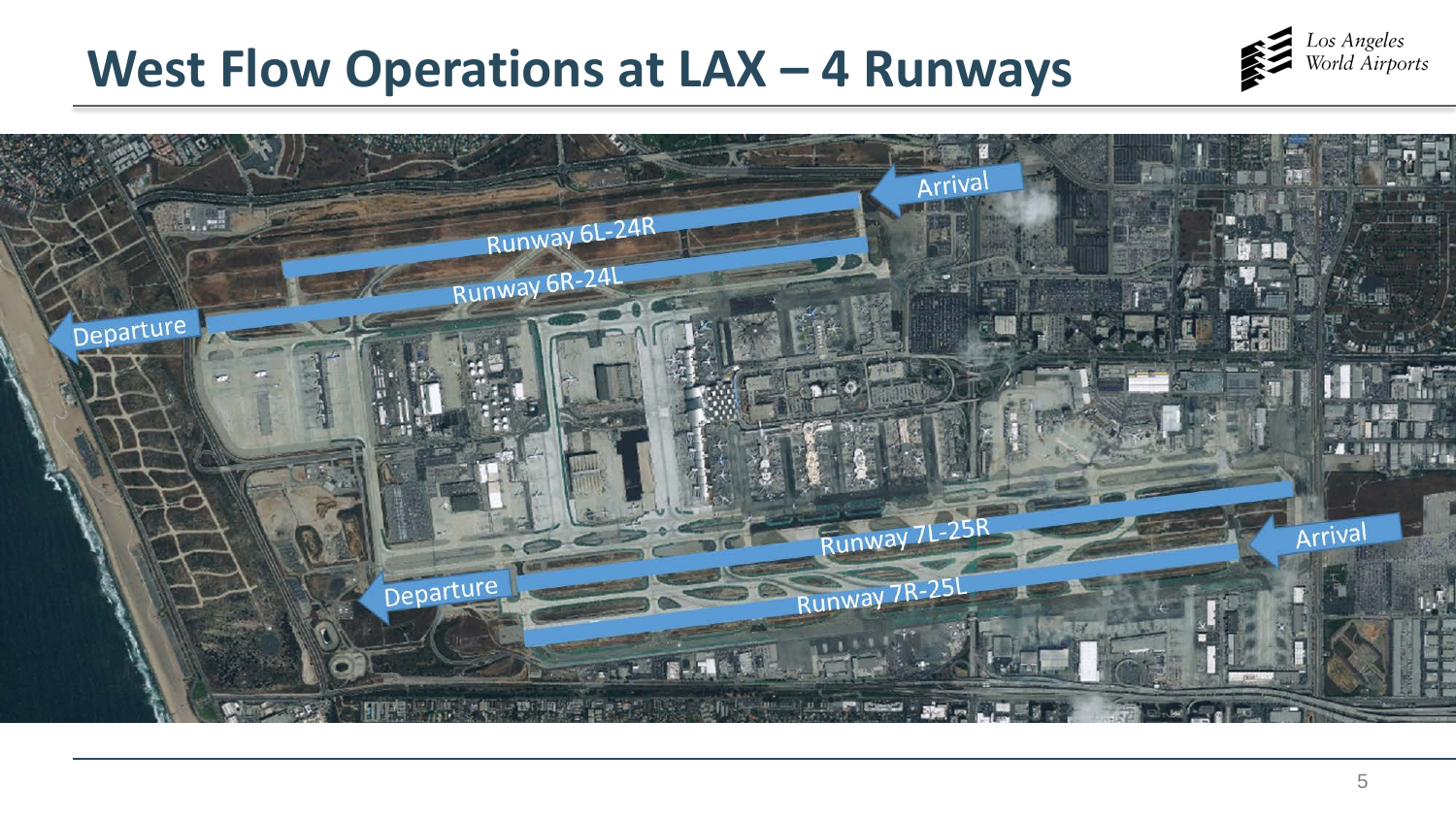## West Flow Operations at LAX - 3 Runways



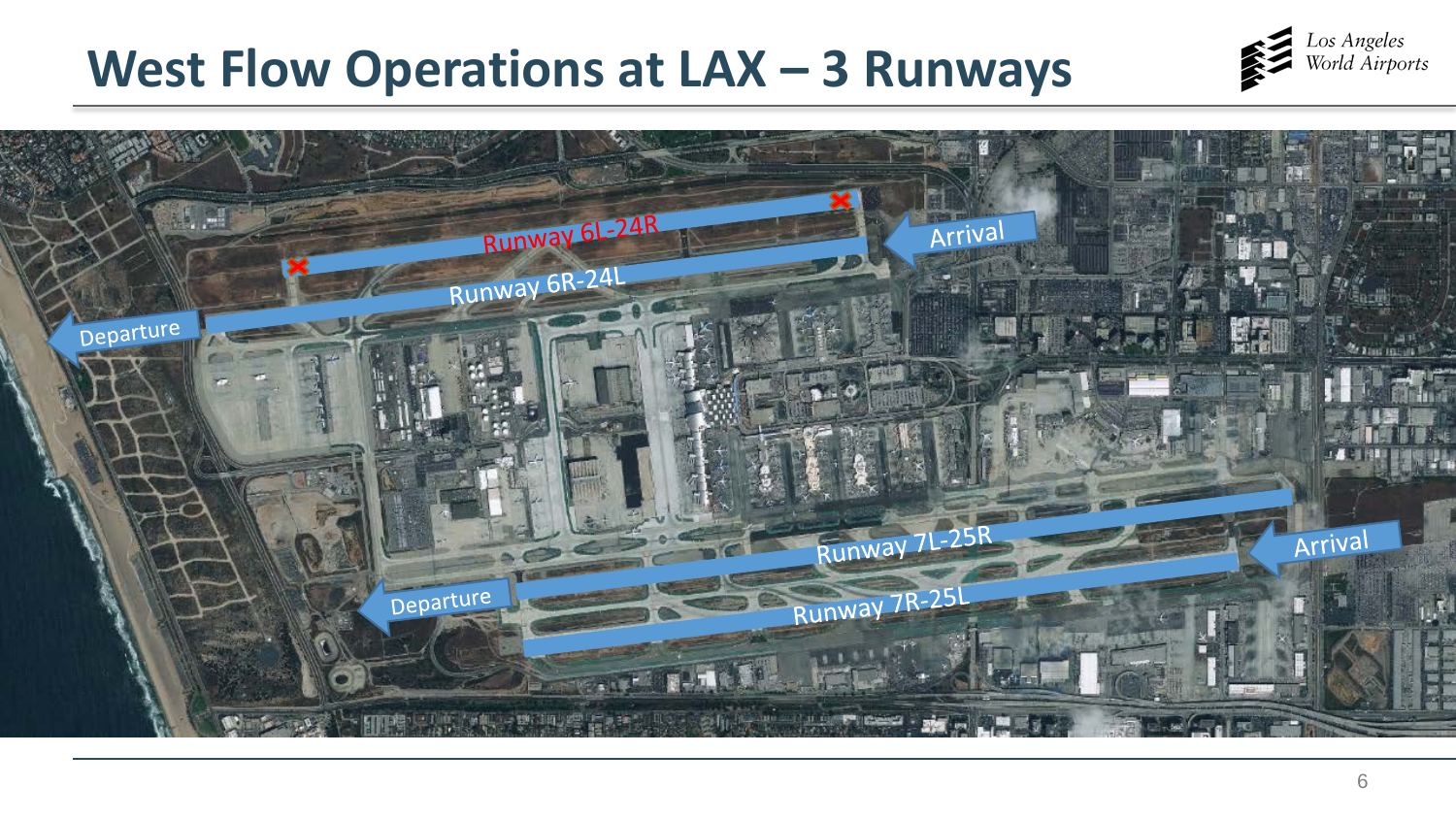# **Go-Arounds Pre- and Post- RSA Rwy 24R Closure**

- 24L serving dual purpose
- Primary issue traffic on runway
- Increase in % of Go-Arounds not maintaining runway heading

|                             | <b>Go Arounds Not</b> |                       | % Not                 |
|-----------------------------|-----------------------|-----------------------|-----------------------|
|                             | <b>Maintaining</b>    | <b>Total North Go</b> | <b>Maintaining</b>    |
| <b>Month</b>                | <b>Runway Heading</b> | <b>Arounds</b>        | <b>Runway Heading</b> |
| Jan                         |                       | 27                    | 11%                   |
| Feb                         | 6                     | 32                    | 19%                   |
| Mar                         | 3                     | 45                    | 7%                    |
| Apr                         |                       | 30                    | 10%                   |
| May                         |                       | 43                    | 9%                    |
| Jun                         | 9                     | 40                    | 23%                   |
| <b>Pre RSA Subtotal</b>     | 28                    | 217                   | 13%                   |
| Jul                         | 14                    | 39                    | 36%                   |
| Aug                         | 32                    | 55                    | 58%                   |
| Sep (Through 9/7)           |                       | 15                    | 27%                   |
| <b>RSA Closure Subtotal</b> | 50                    | 109                   | 46%                   |

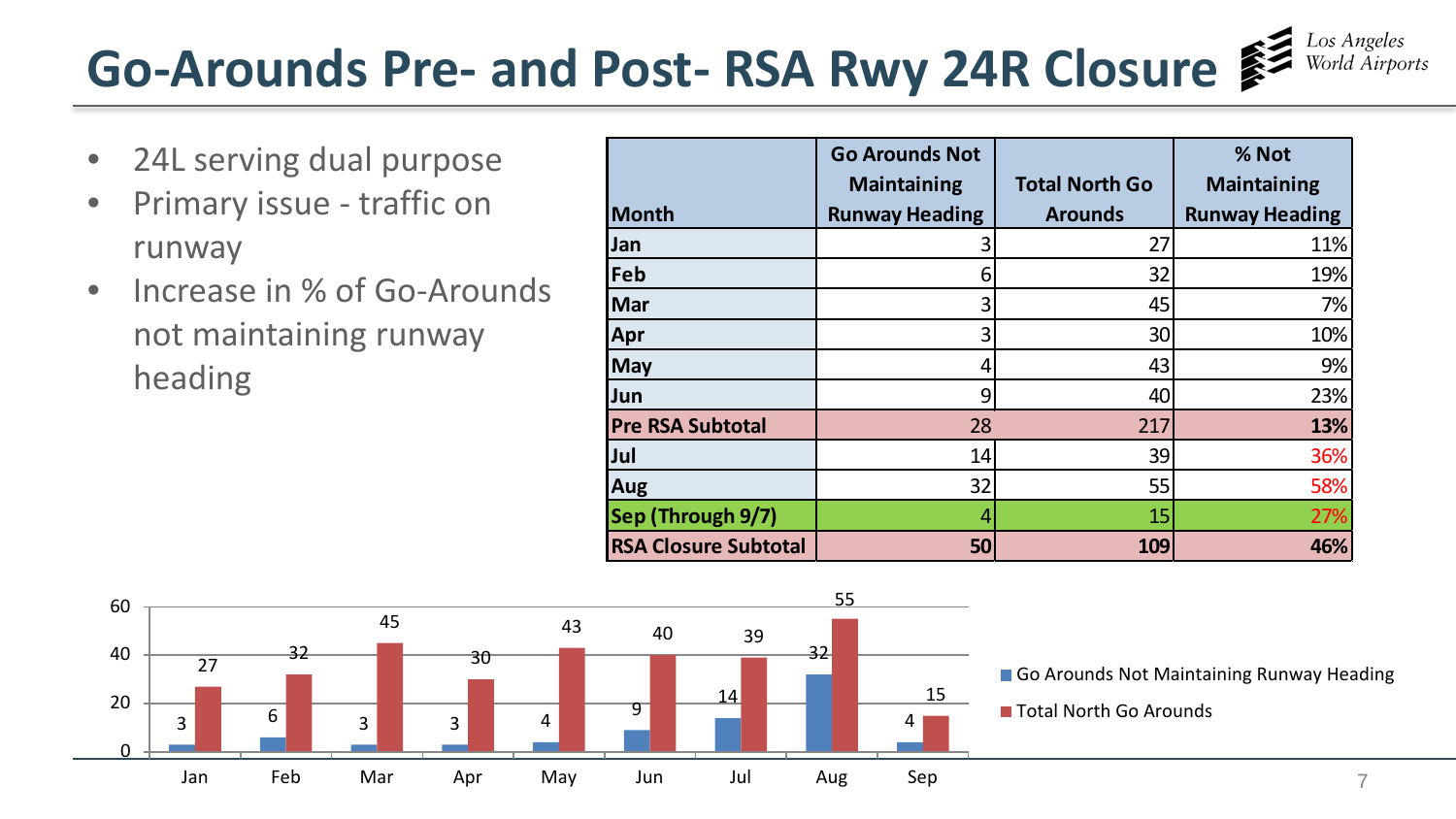# Reasons for North Go-Arounds – July/Aug 2015



| <b>Reason</b>                                  | <b>North</b><br>Community<br>Overflight | <b>Total North</b><br><b>Go-Arounds</b> |
|------------------------------------------------|-----------------------------------------|-----------------------------------------|
| 2 Aircraft Holding At Taxiway AA               | 1                                       | 1                                       |
| Aircraft Configuration/Too High and/or Fast    | 3                                       | 20                                      |
| Aircraft Equipment/Flaps/Gear/Emergency        |                                         | $\overline{2}$                          |
| AMX645 was slow to roll runway 24L             | 1                                       | 1                                       |
| <b>Departure Traffic on Runway</b>             | 31                                      | 38                                      |
| Dog On Runway                                  |                                         | $\overline{2}$                          |
| Fod on the Runway                              |                                         | $\mathbf{1}$                            |
| Ground Equipment                               |                                         | $\overline{2}$                          |
| Intrail Spacing                                | 3                                       | 7                                       |
| Previous Arrival Traffic on Runway             | 4                                       | 10                                      |
| Unknown                                        | 1                                       | 1                                       |
| Unstable Approach                              | 1                                       | 3                                       |
| <b>Wake Turbulence</b>                         |                                         | 1                                       |
| Weather-Low Visibility, Low Ceiling, Fog, etc. | 1                                       | 3                                       |
| Wind/Windshear                                 |                                         | 2                                       |
| <b>Grand Total</b>                             | 46                                      | 94                                      |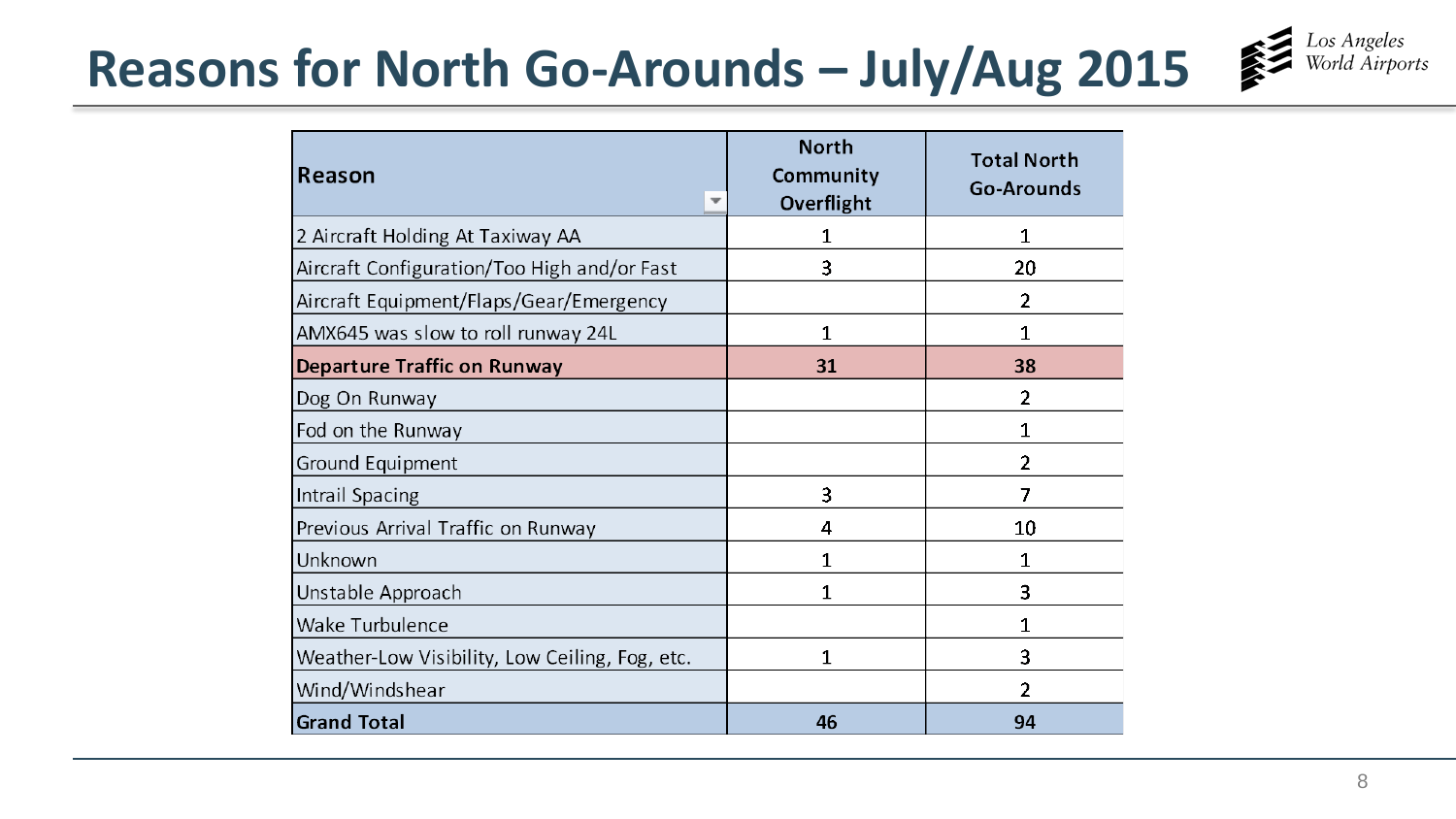

### **Departures Arrivals**

|               | <b>Runway Complex</b> |              |  |
|---------------|-----------------------|--------------|--|
| <b>Month</b>  | <b>South</b>          | <b>North</b> |  |
| Apr-15        | 56%                   | 44%          |  |
| $May-15$      | 60%                   | 40%          |  |
| <b>Jun-15</b> | 59%                   | 41%          |  |
| $Jul-15$      | 64%                   | 36%          |  |
| <b>Aug-15</b> | 63%                   | 37%          |  |

|               | <b>Runway Complex</b> |              |  |
|---------------|-----------------------|--------------|--|
| <b>Month</b>  | South                 | <b>North</b> |  |
| Apr-15        | 44%                   | 56%          |  |
| $May-15$      | 50%                   | 50%          |  |
| $Jun-15$      | 52%                   | 48%          |  |
| $Jul-15$      | 58%                   | 42%          |  |
| <b>Aug-15</b> | 58%                   | 42%          |  |